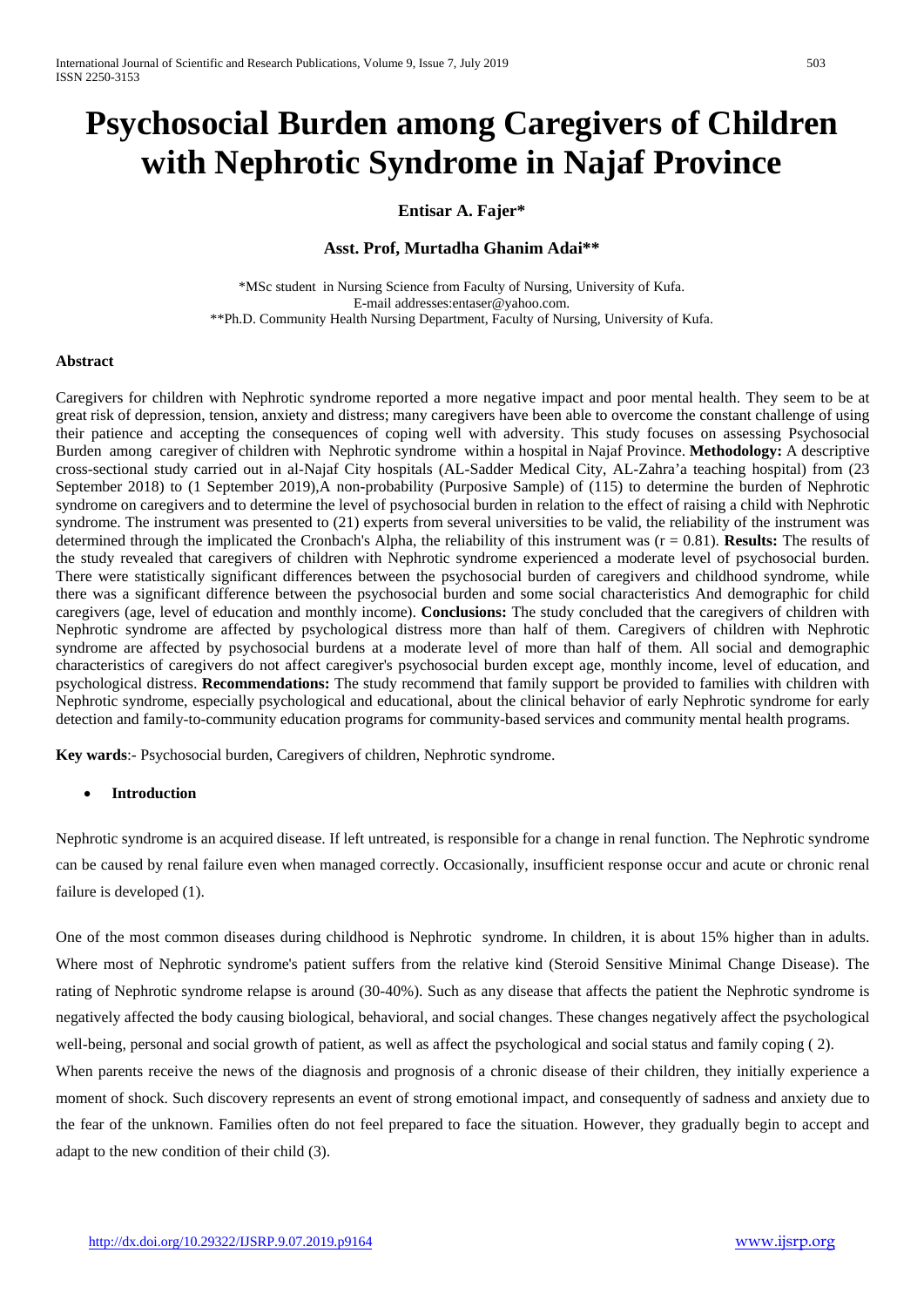Nephrotic syndrome predictable to affect the physical and psychosocial status of children for short- and long-term, mainly child severely affected with recurrent relapse, steroid dependency, or else steroid resistance. Steroids and other immunosuppressive are used to treat this condition, which also has special negative effects on the physical and mental health of children (4).

Childhood Nephrotic syndrome is a chronic child health disorder that, optimally, is managed by a collaborative team able to deliver continuing care. Children patient and their caregivers need teaching concerning the management of this prolonged illness, with the appropriate direction of treatments, observance to nutritional limitations, and essential for therapeutic checking. A primary twelve week (glucocorticoid therapeutic) treatment has been presented to reduction following Nephrotic syndrome relapse rates in steroid-responsive children. Taking care for a child with a chronic illness is a major challenge for any family and parents often have to give up work to do so (5).

During a chronic illness in a child, caregiver participate in activities in various areas of childcare, including assistance in the area of bio-medical, bodily rehabilitation, mental, societal and organized health. Furthermore, the caregiver is direct involved in longperiod therapies, coordinating the delivery of health services, and managing the social, economic and emotion challenge associated with a chronically ill child. These responsibilities are essential to provide patients with chronic diseases by the care that the child needed and to reduce the deficiency of autonomy and independent of the children. Though, this activity must have bodily, mental and financial implications to the caregiver (4).

Nephrotic syndrome usually impacts very young children, these lead to immediate burdens on caregivers of a child with Nephrotic syndrome. The family burden has particular important effect on their life because of the effective social support systems. Earlier research point to that family anxiety can cause an undesirable effect on the child's conduct, psychological and social changes ( 8). Nephrotic syndrome affected the child physical social and mental status, therefore, not only the medical but also the psychological and social burdens are common for children, fathers, and mothers, plus other caretakers. It is well documented that prolonged disease in children may cause(psychological suffering and social stress for the children themselves and their families), but some scientific studies have been discus out in this part (7)

#### **Objectives of the Study:-**

1. To asses psychosocial burdens among caregivers of children with Nephrotic syndrome.

2. To find the association among caregiver's psychosocial burdens and their demographic data ( gender, age, level of education, occupation, the degree of relatives, educational level, residency area, income, and SES scale).

#### • **Methodology**

Descriptive( cross-sectional) study is a conduct through this research to determine the psychosocial burden among caregivers of patient with Nephrotic syndrome. during a period of time 23 September 2018 to1 September 2019*,* A purposive (non-probability) sample was selected (115) from Al-Sadder medical city and Al-Zahra'a Maternity hospital in al- Najaf province*.* the instrument was presented to (21) experts from several universities to be valid, the reliability of the instrument was determined through the implicated the Cronbach's Alpha, the reliability of this instrument was  $(r = 0.81)$ , The data analyzed was conducted through the application of descriptive statistics (frequencies, percentages, mean of scores, Standard deviation) and inferential statistics (Chi-squared test), the data was collected by utilizing the questionnaire which included four parts:-

Part 1: Child's Socio-Demographic Characteristics including case number, sex, age of the child, children number, order of children in the family, education of child, live father and live mother. In the social and economic situation*.*

**Part 2:** Child's clinical Characteristic include (4) items, number of Nephrotic syndrome children in the family, duration of illness, age of the child at diagnosis, and treatment place.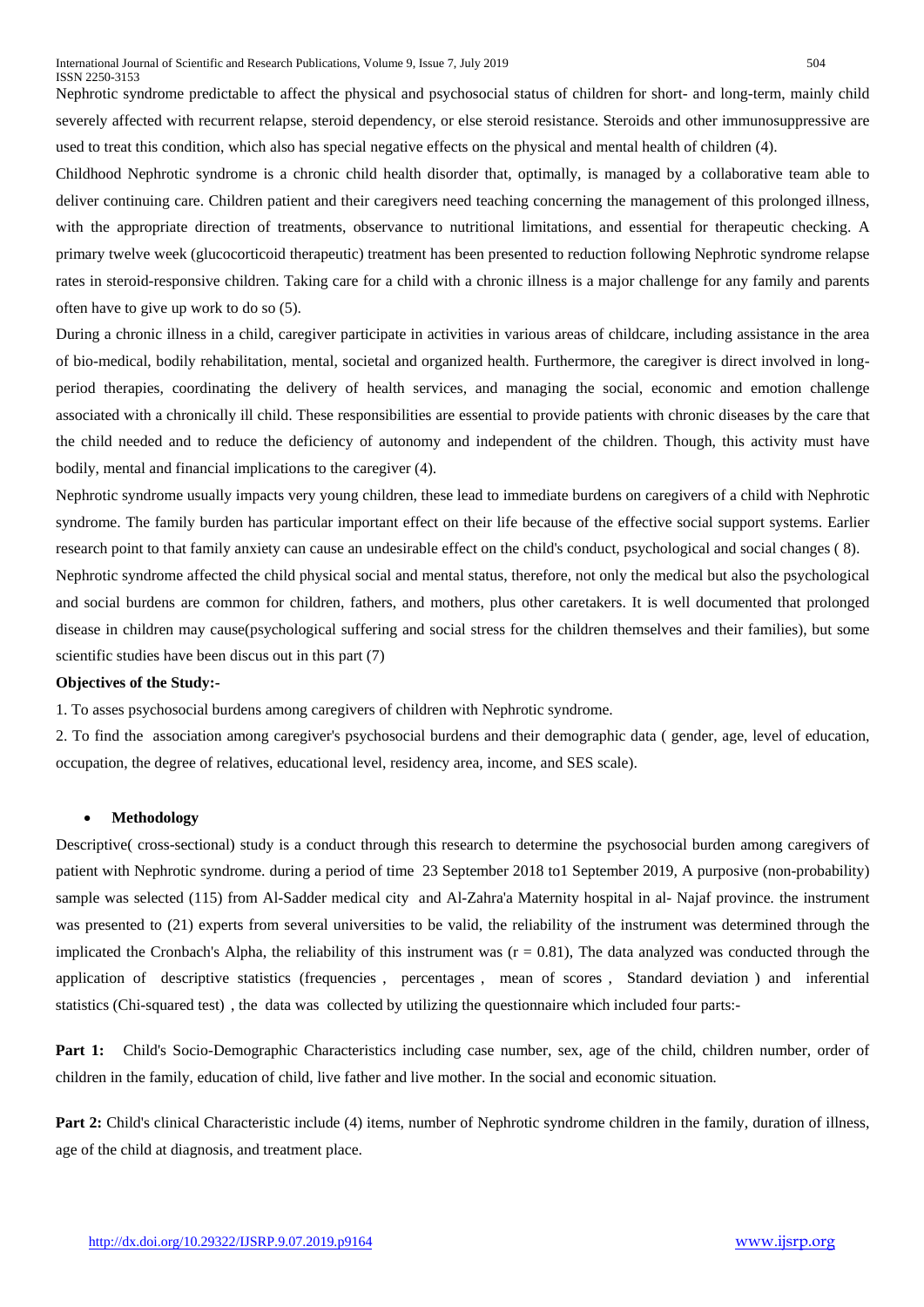Part 3:Caregiver Questionnaire include a socio-demographic characteristics sheet consists of seven items, which included degree of relative , caregiver's age, Mothers age at child's birth, , number of family , marital status , Residency area , the Socioeconomic Status Scale (SES)*.*

**Part 4:**Consist of the General Health Questionnaire (GHQ-12)and Zarit Burden Interview (ZBI)**.**

# • **Result:**

**Table (1) Distribution of the Caregivers by their Socio-Demographic Characteristics through Frequency and Percentage.**

| No.              | <b>Caregiver Characteristic</b> |                  | Frequency      | Percent          |
|------------------|---------------------------------|------------------|----------------|------------------|
|                  |                                 | <b>Father</b>    | 57             | 51.4             |
| 1.               | <b>Degree Of Relative</b>       | <b>Mother</b>    | 54             | 48.6             |
|                  |                                 | <b>Total</b>     | 111            | 100.0            |
|                  |                                 | $19 - 24$ Years  | 12             | 10.8             |
|                  |                                 | 25 - 31 Years    | 17             | 15.3             |
|                  |                                 | $32-38$ Years    | 60             | 54.1             |
|                  |                                 | 34 - 45 Years    | 16             | 14.4             |
| 2.               | <b>Age Of Caregiver/Years</b>   | 46 & Above       | 6              | 5.4              |
|                  |                                 | <b>Total</b>     | 111            | 100.0            |
|                  |                                 | $1-3$            | $\overline{2}$ | 1.8              |
|                  |                                 | $4 - 6$          | 48             | 43.2             |
|                  |                                 | $7 - 10$         | 47             | 42.3             |
| 3.               | <b>Family Members</b>           | $11+$            | 14             | 12.6             |
|                  |                                 | <b>Total</b>     | 111            | 100.0            |
|                  |                                 | $-$ Low          | 46             | 41.4             |
|                  |                                 | - Moderate       | 45             | 40.5             |
| 4.               | <b>Level Of Socio-Economic</b>  | - High           | 20             | 18.0             |
|                  | <b>Status</b>                   | <b>Total</b>     | 111            | 100.0            |
|                  |                                 | <b>Married</b>   | 109            | 98.2             |
|                  | <b>Marital Status</b>           | <b>Widowed</b>   | $\mathbf 2$    | 1.8              |
| 5.               |                                 | <b>Total</b>     | 111            | 100.0            |
|                  | <b>Residency Area</b>           | <b>Urban</b>     | 67             | 60.4             |
|                  |                                 | <b>Rural</b>     | 44             | 39.6             |
| 6                |                                 | <b>Total</b>     | 111            | 100.0            |
|                  |                                 | <b>Employed</b>  | 36             | 42.3             |
|                  | <b>Caregiver Occupation</b>     | <b>Free Work</b> | $27\,$         | 24.3             |
|                  |                                 | Unemployed       | $\mathbf{1}$   | $\boldsymbol{0}$ |
| $\boldsymbol{7}$ |                                 | <b>Housewife</b> | 47             | 32.4             |
|                  |                                 | <b>Total</b>     | 111            | 100.0            |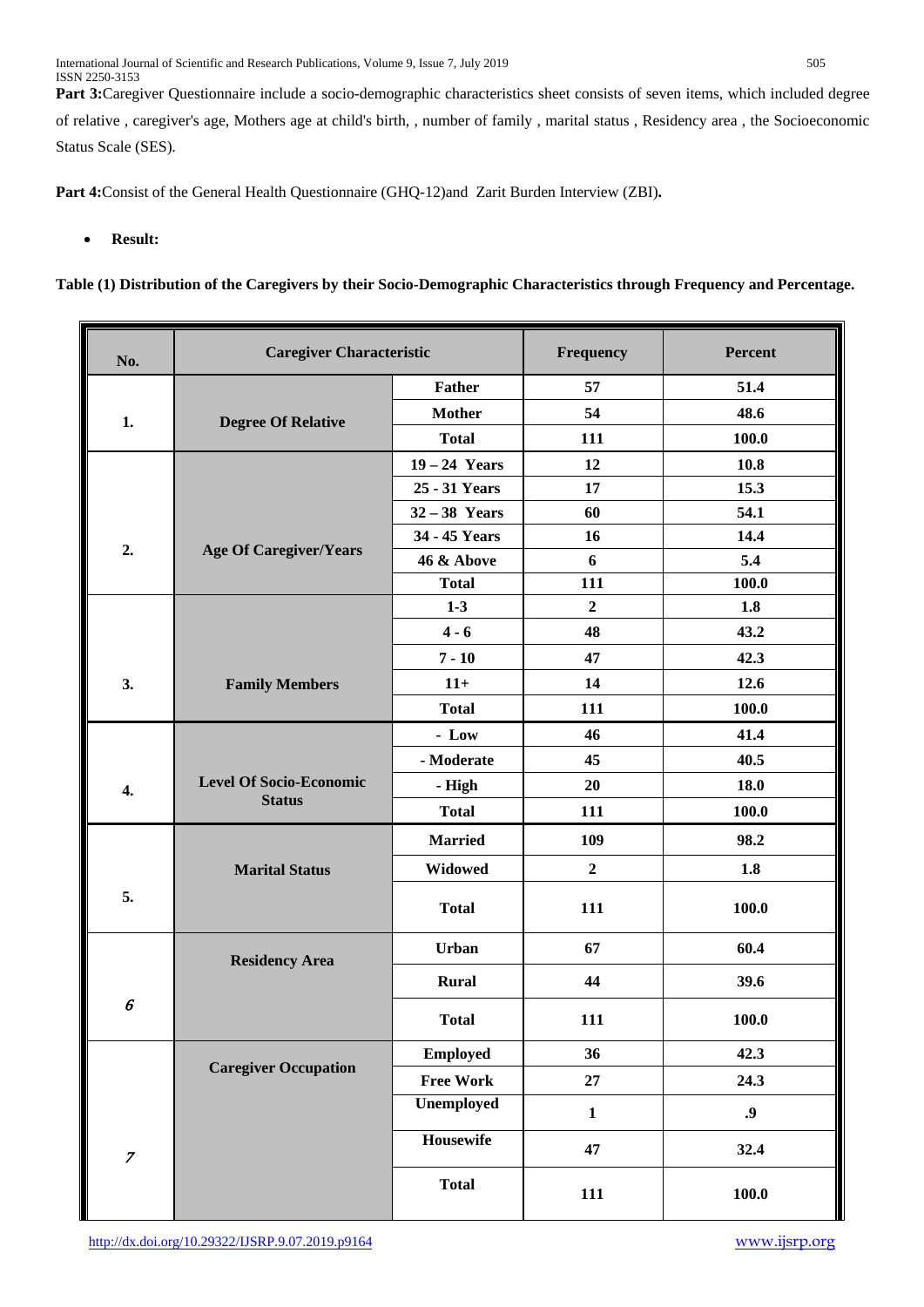| -------- |                              |                                                       |              |       |
|----------|------------------------------|-------------------------------------------------------|--------------|-------|
| 8        | <b>Caregivers' Education</b> | <b>Unable To Read</b><br><b>And Write</b>             | 22           | 19    |
|          |                              | <b>Able To Read</b><br><b>And Write</b>               | 15           | 8     |
|          |                              | <b>Primary School</b><br><b>Graduated</b>             | 28           | 13.5  |
|          |                              | <b>Secondary</b><br><b>School</b><br><b>Graduated</b> | 12           | 25.2  |
|          |                              | <b>Institute</b>                                      | 10           | 10.8  |
|          |                              | <b>Collage</b>                                        | 23           | 9.0   |
|          |                              | <b>Master And</b><br><b>Doctor Degree</b>             | $\mathbf{1}$ | 20.7  |
|          |                              | <b>Total</b>                                          | 111          | 100.0 |
|          |                              | <b>Insufficient</b>                                   | 36           | 32.4  |
|          |                              | <b>Barely Sufficient</b>                              | 18           | 16.2  |
| 9        | <b>Monthly Income</b>        | <b>Sufficient</b>                                     | 57           | 51.4  |
|          |                              | <b>Total</b>                                          | 111          | 100.0 |

This table shows the caregiver demographic data that the most frequent age group is( 32-38) years (54.1%), Regarding gender, male is more than female ( 51.4%.) Also, the study sample's majority are alive in urban residential area (60.4%), With regard to the marital status, the major of the study participant is married (98.2%),(25.2%) are primary school graduated, (51.4%) of most participants monthly income Are Sufficient , (43.2%) of them have (4-6) family number ,and Regarding occupation status the majority of male about (42.3%) are employee.

# **Table (2) Relationship between the Caregiver' Psychosocial Burdens and their Demographic data.**

| No.                     | <b>Caregiver Demographic Data</b>             |                | <b>Chi-Square Value</b> | D.F.         | <b>P-Value</b>    |
|-------------------------|-----------------------------------------------|----------------|-------------------------|--------------|-------------------|
|                         | <b>Degree Of Relative</b>                     | <b>Father</b>  | 1.040                   | $\mathbf{2}$ | .595              |
|                         |                                               | <b>Mother</b>  |                         |              | <b>NS</b>         |
|                         | Age (Year)                                    | $21 - 27$      |                         |              |                   |
|                         |                                               | $28 - 35$      | $16.296^{\rm a}$        | 8            | .038              |
| $\overline{2}$          |                                               | $36 - 42$      |                         |              | S                 |
|                         |                                               | $43 - 50$      |                         |              |                   |
|                         |                                               | $51+$          |                         |              |                   |
|                         | <b>Mothers Age At</b><br><b>Child's Birth</b> | $\leq$ 20      | $2.085^{\rm a}$         | 6            | .912<br><b>NS</b> |
|                         |                                               | $21 - 30$      |                         |              |                   |
| 3                       |                                               | $31 - 40$      |                         |              |                   |
|                         |                                               | $41 - 50$      |                         |              |                   |
|                         | <b>Level Of Socio-</b><br><b>Economic</b>     | - Low S.E.S    |                         | 4            | .219<br><b>NS</b> |
| $\overline{\mathbf{4}}$ |                                               | - Moderate     | $5.742^{\rm a}$         |              |                   |
|                         |                                               | - High         |                         |              |                   |
|                         | <b>Marital Status</b>                         | <b>Single</b>  | $1.334^{\circ}$         | 4            |                   |
| 5                       |                                               | <b>Married</b> |                         |              | .856<br><b>NS</b> |
|                         |                                               | Widowed        |                         |              |                   |

<http://dx.doi.org/10.29322/IJSRP.9.07.2019.p9164>[www.ijsrp.org](http://ijsrp.org/)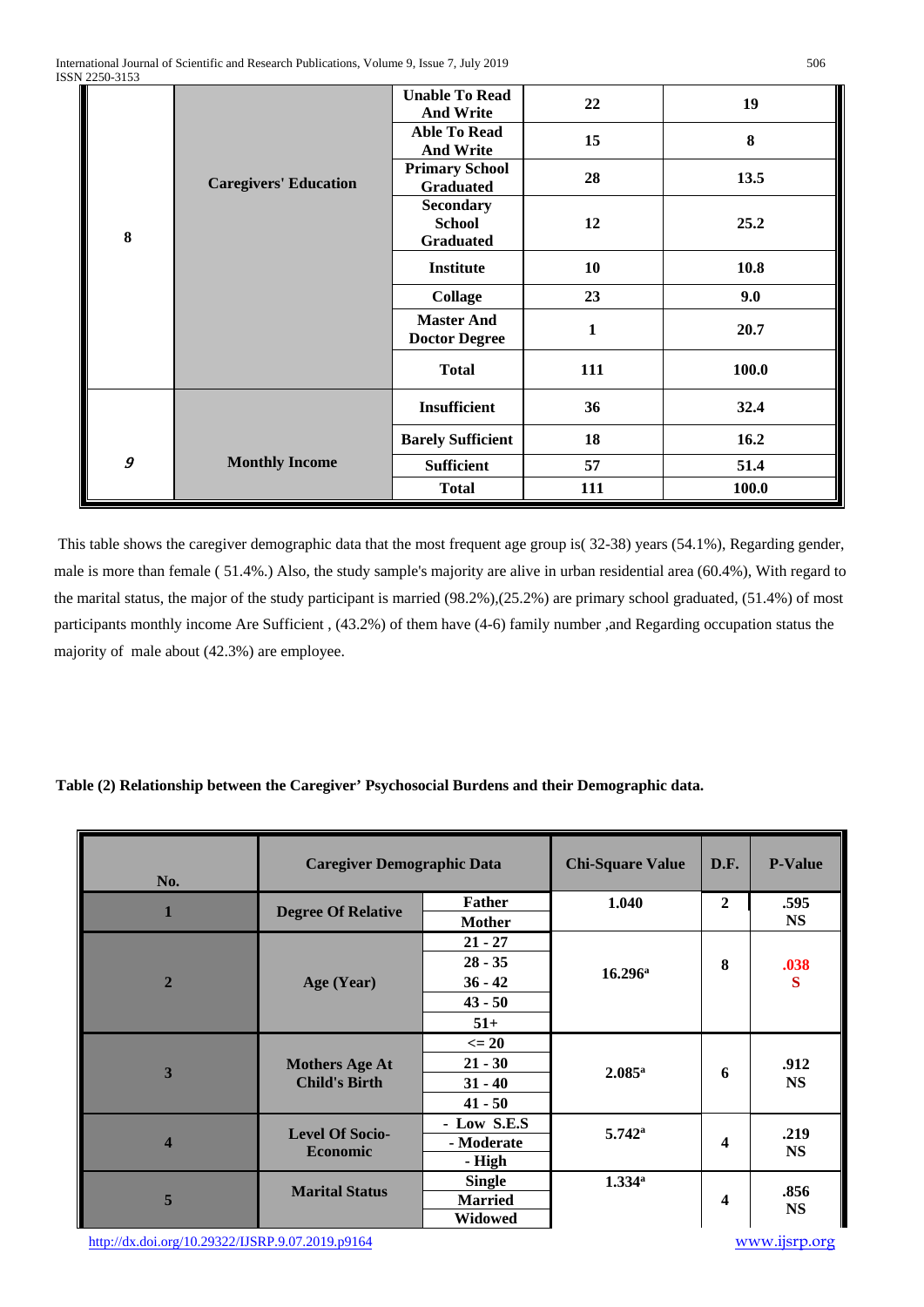| 6              | <b>Residency Area</b>                            | <b>Urban</b>                              | 4.207a                | $\overline{2}$          | .122              |
|----------------|--------------------------------------------------|-------------------------------------------|-----------------------|-------------------------|-------------------|
|                |                                                  | <b>Rural</b>                              |                       |                         | <b>NS</b>         |
|                |                                                  | <b>Employed</b>                           |                       |                         |                   |
| $\overline{7}$ | <b>Caregiver Occupation</b>                      | <b>Free Work</b>                          | 4.949a                | 6                       | 0.55<br><b>NS</b> |
|                |                                                  | Unemployed                                |                       |                         |                   |
|                |                                                  | Housewife                                 |                       |                         |                   |
|                | <b>Caregiver Level Of</b>                        | <b>Illiterate</b>                         | $29.637$ <sup>a</sup> |                         | .003<br>S         |
|                | <b>Education</b>                                 | Literate                                  |                       |                         |                   |
|                |                                                  | <b>Primary School</b>                     |                       |                         |                   |
|                |                                                  | <b>Secondary</b>                          |                       |                         |                   |
|                |                                                  | <b>School</b>                             |                       | 12                      |                   |
| 8              |                                                  | <b>Institute</b>                          |                       |                         |                   |
|                |                                                  | <b>Collage</b>                            |                       |                         |                   |
|                |                                                  | <b>Master And</b><br><b>Doctor Degree</b> |                       |                         |                   |
|                | Do You Enough                                    | - Insufficient                            | $10.767$ <sup>a</sup> |                         |                   |
|                | <b>Monthly Income For</b><br><b>Family Needs</b> | <b>Barely Sufficient</b>                  |                       | $\overline{\mathbf{4}}$ | .029<br>S         |
|                |                                                  | <b>Sufficient</b>                         |                       |                         |                   |

**Degree of freedom (D f) , A probability value (P-value) , Significant(S) ,Non- significant(NS)**

# **, High significant (HS)**

The table shows that there an important relationships among caregiver (psychosocial burden) and (caregiver's age, Socio-Economic Status p-value 0.019, caregiver Level of Education p-value 0.003). while there is no significant remaining of demographic.

# • **Discussion***:*

This study is conducted at two area at al-Najaf hospital the finding explain the age of the caregivers, more than half (54.1%) are with age ranging from  $(32 - 38)$  years old. In relation to gender, the majority of caregivers were males  $(51.4%)$ . Furthermore, the study results indicated that (24.3%) of caregivers with free work and home wife (42.3%) and (60.4%) of them from urban residency. Concerning subject's level of education, (25.2%) of them are graduates from the primary school. The great majority of caregivers were of first degree in their relation with their patients. This study find, that above half of family caregivers was of the age(32-38) years and the majority of them were males, this results can be interpreted as: the male with this age was more productive and can tolerate to providing care for relatives. This is agree by a study done in by(8) who reported that the population of the male subjects was higher compared to the female.

The result also shows the level psychological distress ranges between mild, moderate and sever. the majority of caregiver's psychological distress (72 %) was moderate. The current study explains that Nephrotic syndrome is a stress for each the child and his/her caregiver. This finding is consistent with numerous of the study result. Study finds that all caregiver for children with Nephrotic syndrome suffered from psychological depression (4) reveals that symptoms of depression are much higher in caregiver for a child with Nephrotic syndrome.

The current study finds no significant among the(degree of the relative, age of Mother at child's birth, Level of Socio-Economic Status, Marital status, residence, caregiver occupation) and the burdens. But it reported a significant association among the (age of career, caregiver Level of Education and income) with burdens, where the high burdens were noticed among males. our